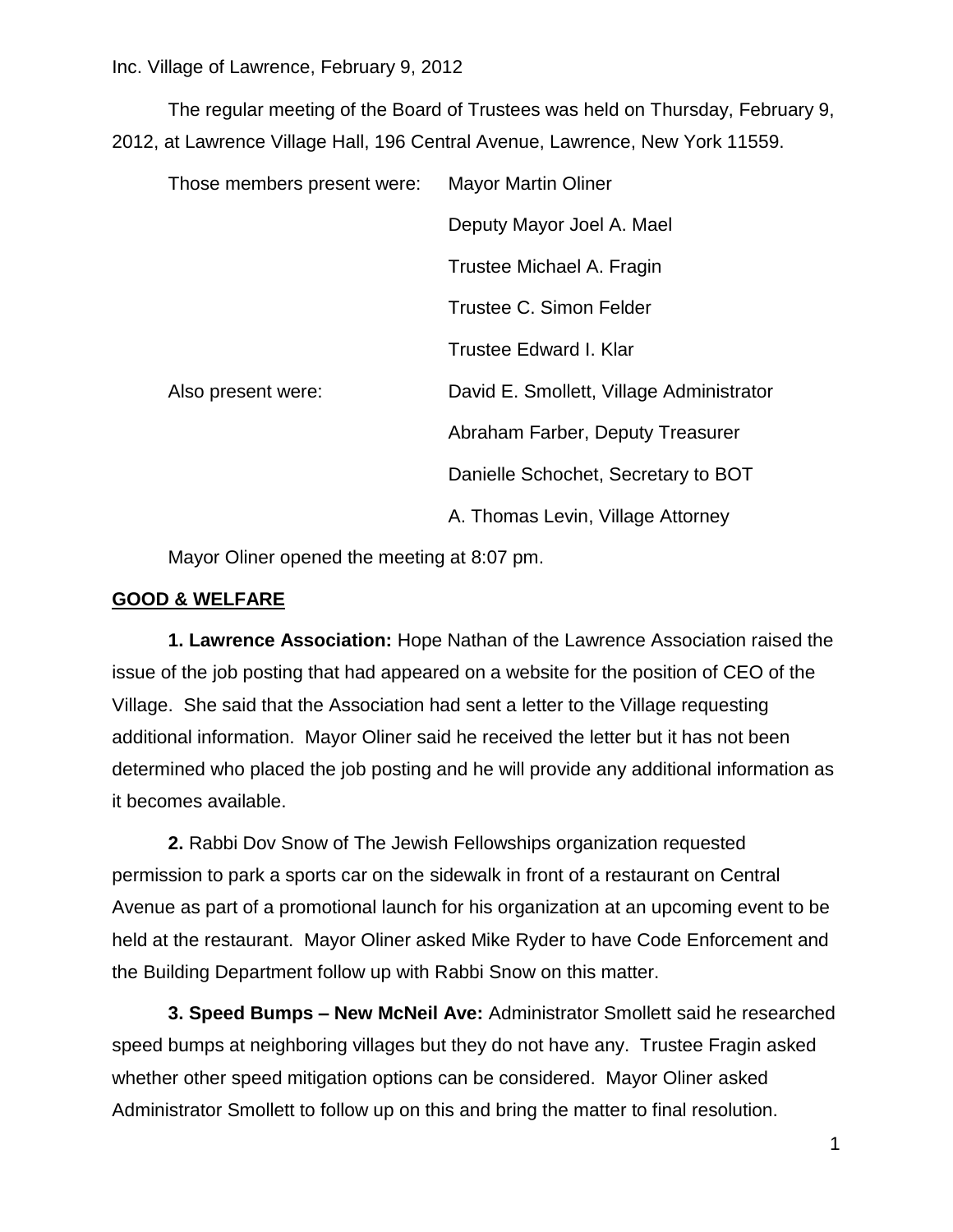**4. Street Lights out:** Trustee Fragin mentioned that many streetlights were out on Broadway & 878. Mayor Oliner asked Administrator Smollett to follow up with the appropriate offices at the State and County levels to take care of this issue. Mr. Levin arrived at the meeting during this discussion.

### **NEW BUSINESS**

# **Item 1 – Approval of abstracts – General Fund #646, Recreation Fund #55, Sewer Fund #48, Trust Fund # 239 & Payroll #'s 2308 & 2309**

**Board Action:** Trustee Klar moved to approve all abstracts but requested that the Administration provide him with copies of invoices for Leventhal & Sliney, International Turf and Nielsen, Huber & Coughlin et al. Trustee Fragin seconded. All in favor.

### **Item 2 – LY&CC software and hardware system upgrade request:**

Administrator Smollett presented various quotes on the hardware and concluded that the State contract price was the most economical.

**Board Action:** Trustee Klar moved to purchase the hardware excluding one of the touch screen monitors and excluding the computers for the Marina and Tennis Center. He also moved to approve entering into a monthly contract for the license of the IBS point of sale software at \$450 per month, cancellable by LY&CC upon 30 days notice. Mayor Oliner seconded. All in favor.

### **Item 3 – Approve lease of copier/scanner equipment from Konica Minolta:**

**Board Action:** Mayor Oliner moved to lease the Konica/Minolta copier/scanners in accordance with the lease terms presented by Administrator Smollett. Trustee Klar seconded. All in favor.

**Item 4 – Resolution adopting policy for compliance with Public Officers Law 103(e):** Village Attorney A. Thomas Levin read the policy (see attached Exhibit 1).

**Board Action:** Mayor Oliner moved to adopt the policy, Trustee Fragin seconded. All in favor.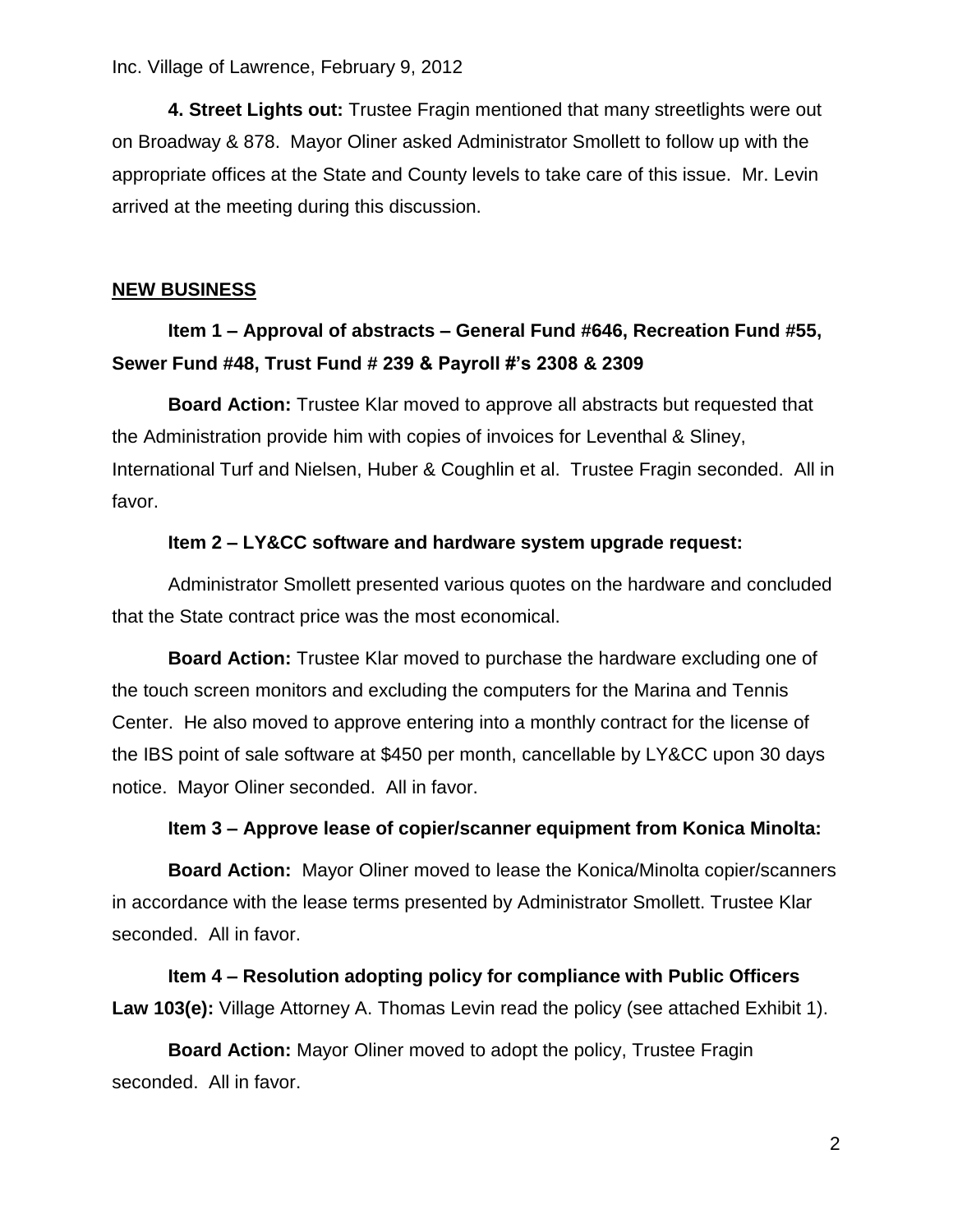**Board Action:** Trustee Fragin moved to have the Village Administration post, as available, agendas and related materials for upcoming BOT meetings 48 hours prior to the meeting. Trustee Klar seconded. All in favor.

## **Item 5 – Announce resignation of Phillip Rosen from the Board of Zoning Appeals and appoint Lester Henner as new ZBA member.**

**Board Action:** Mayor Oliner moved for the appointment of Lester Henner as new ZBA member, Trustee Felder Seconded. All in Favor.

### **Item 6 – Cameron Engineering Topographic Survey Report**

**Board Action:** Trustee Mael moved to table issue until next meeting. Mayor Oliner seconded. All in favor.

### **Item 7 – Discussion: Service Contract for LY&CC alarm system**

Trustee Mael asked the Administration to call Mr. Elefant from Mittman Electric to discuss whether a service contract is recommended for the LY&CC fire alarm system.

### **Item 8 – Discussion: Community Security Services (CSS) "Cadets Course"**

Discussion ensued regarding a meeting on Security in the Community conducted by Mayor Oliner in Village Hall on 2/9/2012. Trustees Mael, Klar and Fragin said that, as Trustees, they should have been notified of the meeting. Mayor Oliner said the meeting was organized at the last minute. He said in the future all Trustees will be advised of such meetings in advance.

Additional discussion ensued regarding the costs of the CSS course which was estimated at \$10,000. Consensus was that this is too expensive for the Village to consider at this time.

# **Item 9 – Announce tentative assessment roll and certify list of unpaid taxes as of February 9, 2012:**

Administrator Smollett announced the tentative assessment roll and amount of unpaid taxes.

**Board Action:** Mayor Oliner moved to approve the tentative assessment roll. Trustee Klar seconded. All in favor.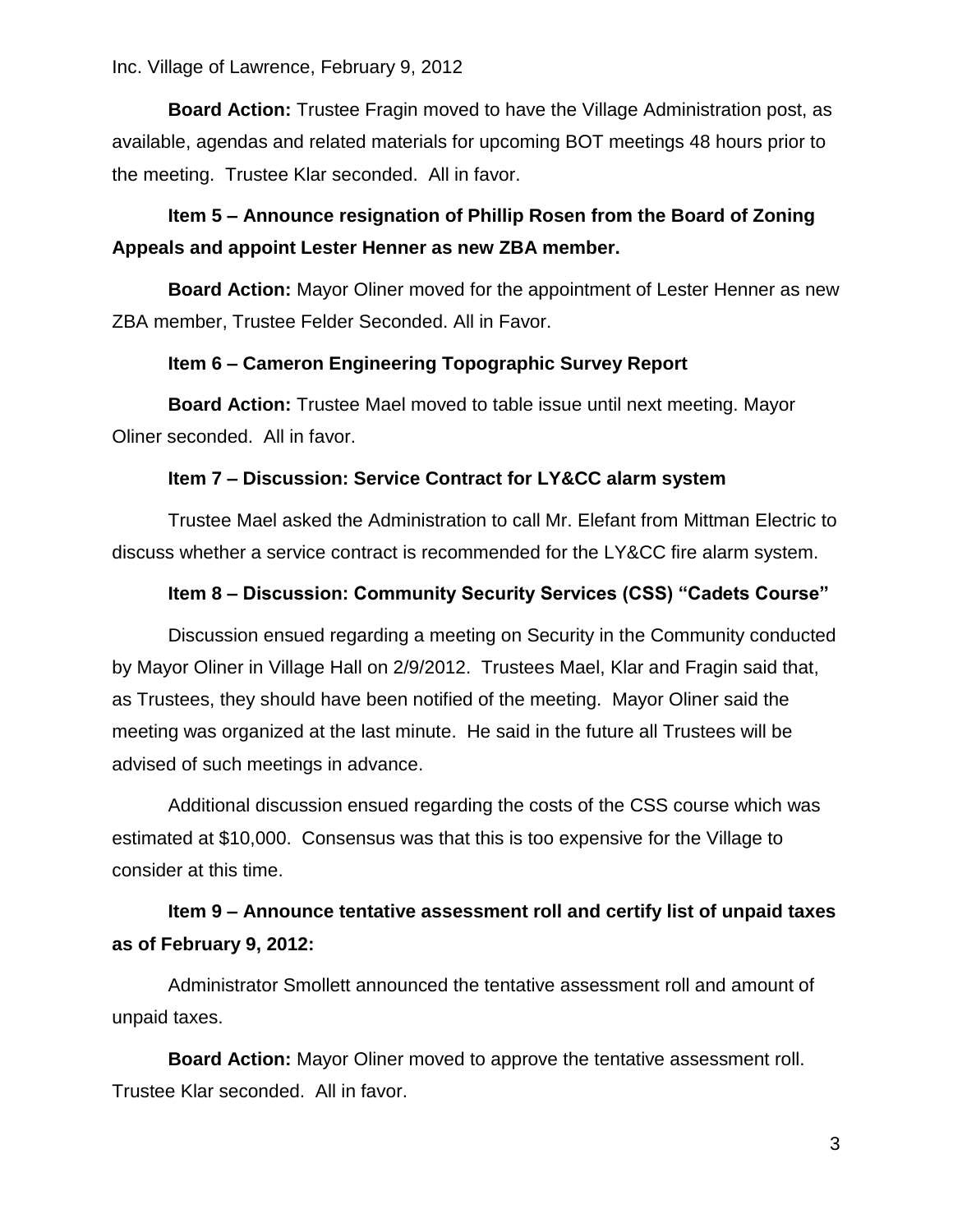**Board Action:** Mayor Oliner moved to authorize the Village Administrator to set a date for a tax lien sale of unpaid taxes in accordance with the law. Trustee Klar seconded. All in favor.

Discussion ensued regarding rate of return on purchased tax liens.

**Board Action:** Mayor Oliner moved to have the Village purchase all Village tax liens. Trustee Fragin seconded. All in favor.

Trustee Mael requested that the Administration research and determine whether the newspaper "Jewish Star" meets qualifications for publication of legal notices and if so, find out rates for publication.

### **OLD BUSINESS**

### **1. Construction Debris on NYS 878/Central Ave/Alonzo Update –**

Administrator Smollett reported that Mike Ryder had contacted NYS and Nassau County and that almost all of the debris has been removed. Only a few pipes were left behind by one of the contractors who will be contacted to remove them as soon as possible.

**2. Country Club Fire Insurance Update –** David Smollett informed the board that the Village received a reimbursement check from the insurance company in the amount of \$288,758.46.

**3. Post Office Parking Lot Update –** Trustee Mael asked Administrator Smollett to contact the MTA or Town of Hempstead to request that parking signs restricting parking time to 30 minutes be placed in front of the parking spots along the railroad tracks across the street from the post office.

# **APPROVE MINUTES: September 12, 2011, November 1, 2011, December 15, 2011, January 12, 2012**

**Board Action:** Trustee Klar moved to approve minutes for 9/12/11 and 11/1/11 BOT meetings as per revised version including comments from Trustees Klar, Fragin and Mael. Trustee Mael seconded. The vote was taken as follows:

| Mayor Oliner -      | Nay     |
|---------------------|---------|
| Deputy Mayor Mael - | Aye     |
| Trustee Felder -    | Abstain |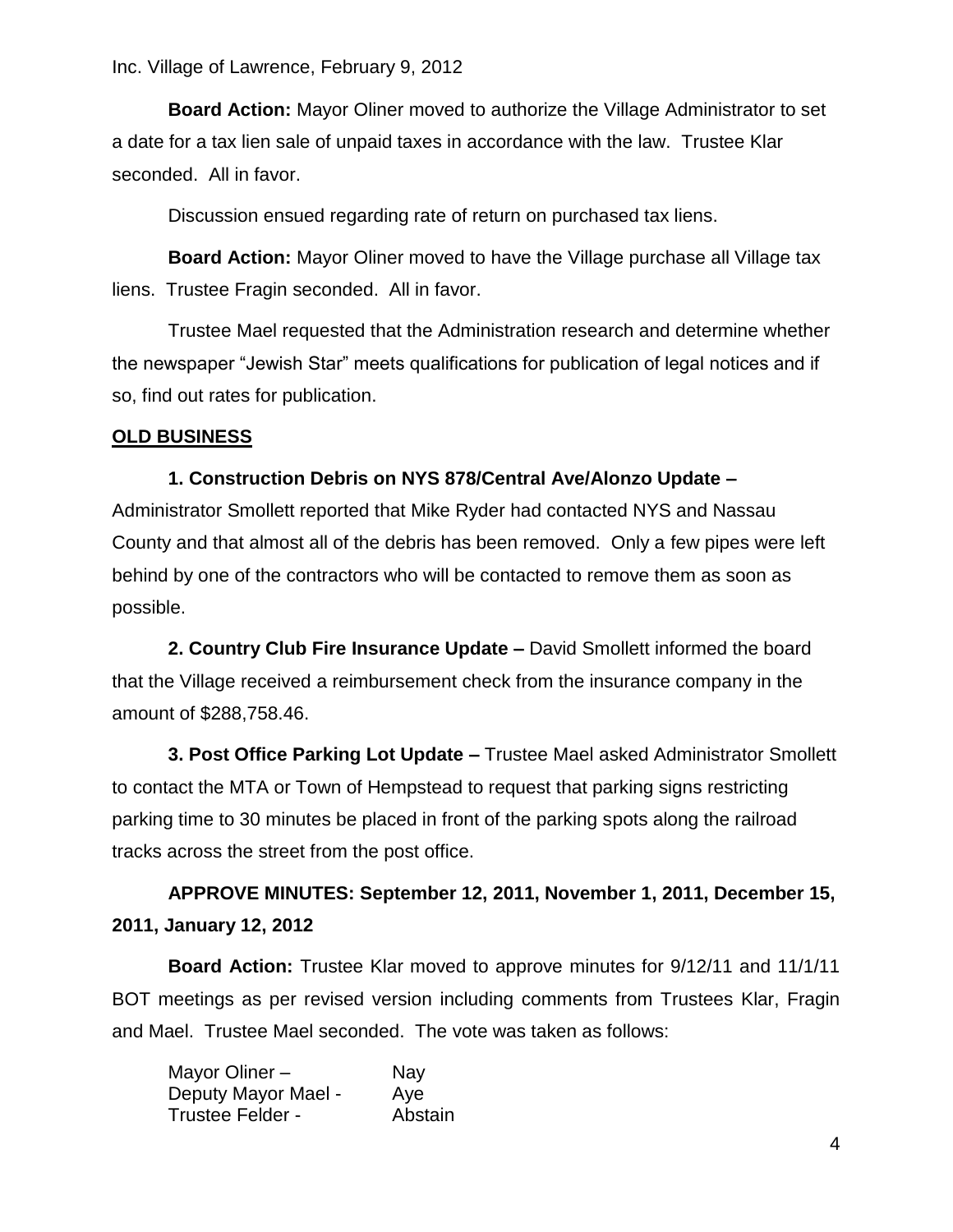Trustee Klar - Aye Trustee Fragin Aye

Motion Passed.

**Minutes for December 15, 2011 –** Tabled.

### **Minutes for January 12, 2012 –** Tabled

There being no further business, Trustee Fragin moved to convene in Executive Session to discuss matters that may lead to the hiring, firing or discipline of one or more employees and separately, matters dealing with pending litigation. Trustee Klar seconded. All in favor.

The Board convened in executive session at 10:50 PM.

The Board returned to public session at 11:40 pm. There being no further business, the meeting was adjourned.

This is to certify that I, David E. Smollett, read the preceding minutes, and they are in all respects a full and correct record of such proceedings.

David E. Smollett, Administrator,

Clerk/ Treasurer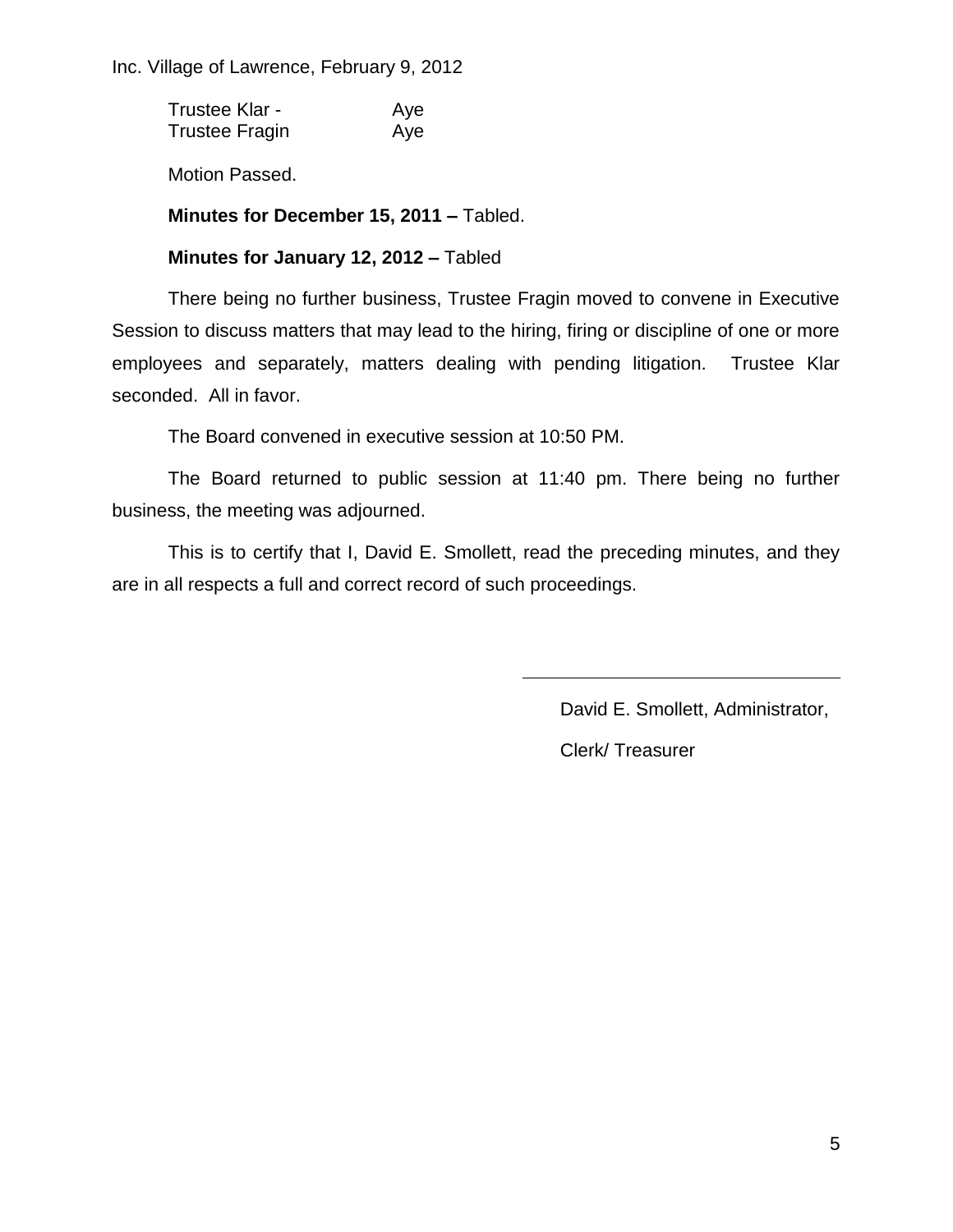#### **Exhibit 1**

### **RESOLUTION ADOPTING POLICY FOR COMPLIANCE WITH PUBLIC OFFICERS LAW §103(e)**

WHEREAS, effective February 2, 2012, the State Legislature and Governor have enacted L. 2012, c. 603, to require that certain documents be available at or before a public meeting of a public body at which such documents are scheduled to be discussed; and

WHEREAS, the said legislation contains various exclusions and limitations, to be determined in the discretion of the Board of Trustees; and

WHEREAS, in order to fulfill the requirements of the said legislation, the Board of Trustees hereby determines and enacts this policy for compliance with such legislation by all agencies and departments of the Village;

NOW, THEREFORE, BE IT

RESOLVED, as follows:

- 1. All public records other than proposed resolutions, laws, rules, regulations, policies or amendments thereto, which are available to the public pursuant to Article 6 of the Public Officers Law and which are scheduled to be the subject of discussion by any public body of the Village in an open meeting public session of such body, shall be made available to any person requesting such record for inspection and/or copying, provided that
	- a. Such record is requested by such person by written request to the Presiding Officer or Clerk of such body at least two business days prior to the public meeting; and
	- b. All copying fees for such record(s) are paid prior to delivery of any such copies;

6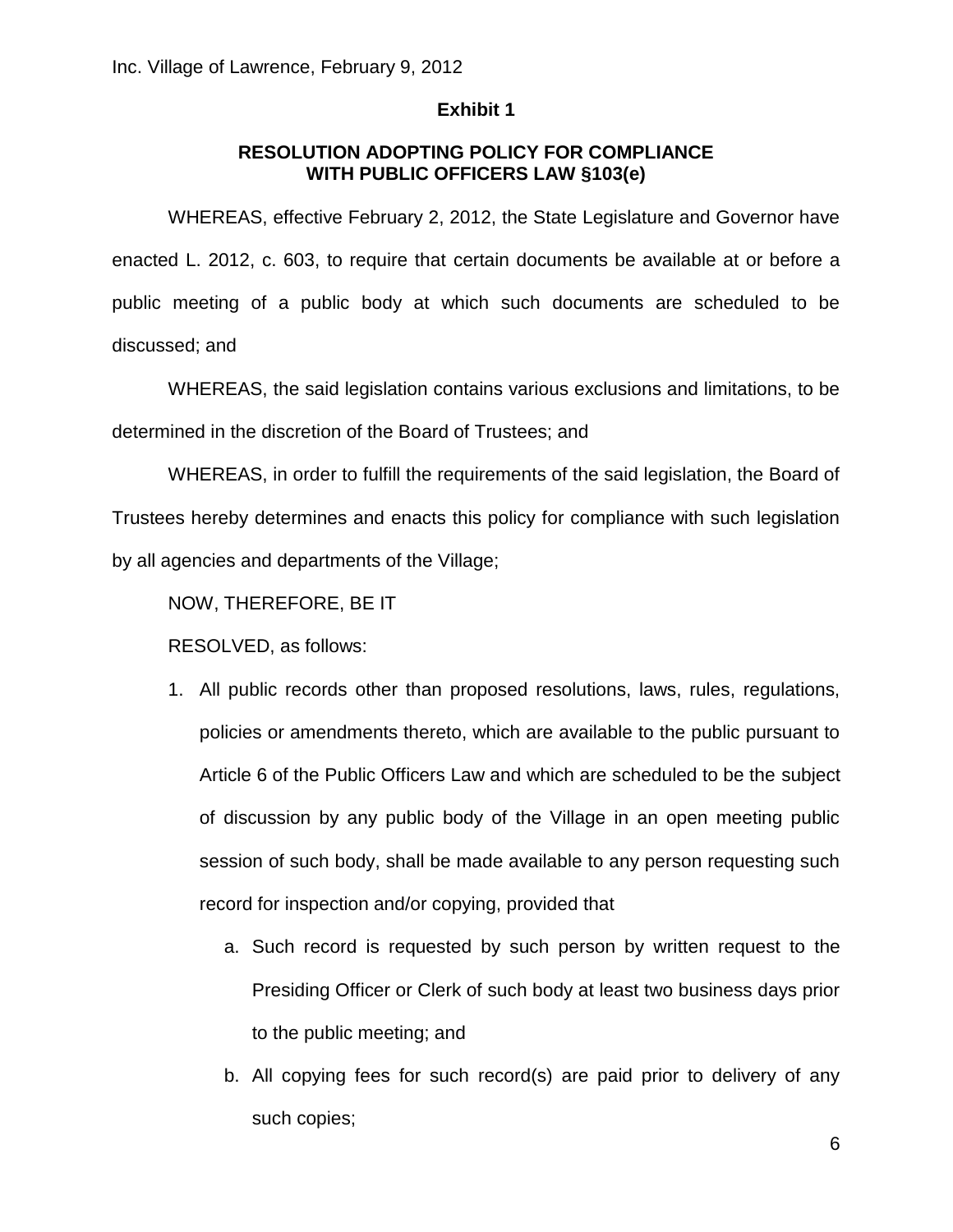- c. This policy shall not require the copying or inspection of any record which is exempt or may be withheld from inspection and/or copying pursuant to Article 6 of the Public Officers Law
- 2. All proposed resolutions, laws, rules, regulations, policies or amendments thereto scheduled to be the subject of discussion by a public body of the Village during an open meeting in public session shall be made available to any person requesting such document for inspection and/or copying, subject to the following conditions:
	- a. Except with respect to any proposed local law or resolution which is the subject of a scheduled public hearing, each such document is requested by such person by written request to the Presiding Officer or Clerk of such body at least two business days prior to the public meeting;
	- b. Copies of any proposed local law or resolution which is the subject of a scheduled public hearing shall be available at the hearing, in reasonable quantities as determined by the Village Administrator, without any requirement for a prior request;
	- c. All copying fees for such record(s) are paid prior to delivery of any such copies;
- **3.** The Village Administrator shall determine which of the records and documents described in paragraphs 1 and 2 above should be provided on the Village website in advance of any public meeting at which such document is to be discussed. With respect to any records or document so made available on the Village website, the provisions of paragraphs 1 and 2 shall not apply,